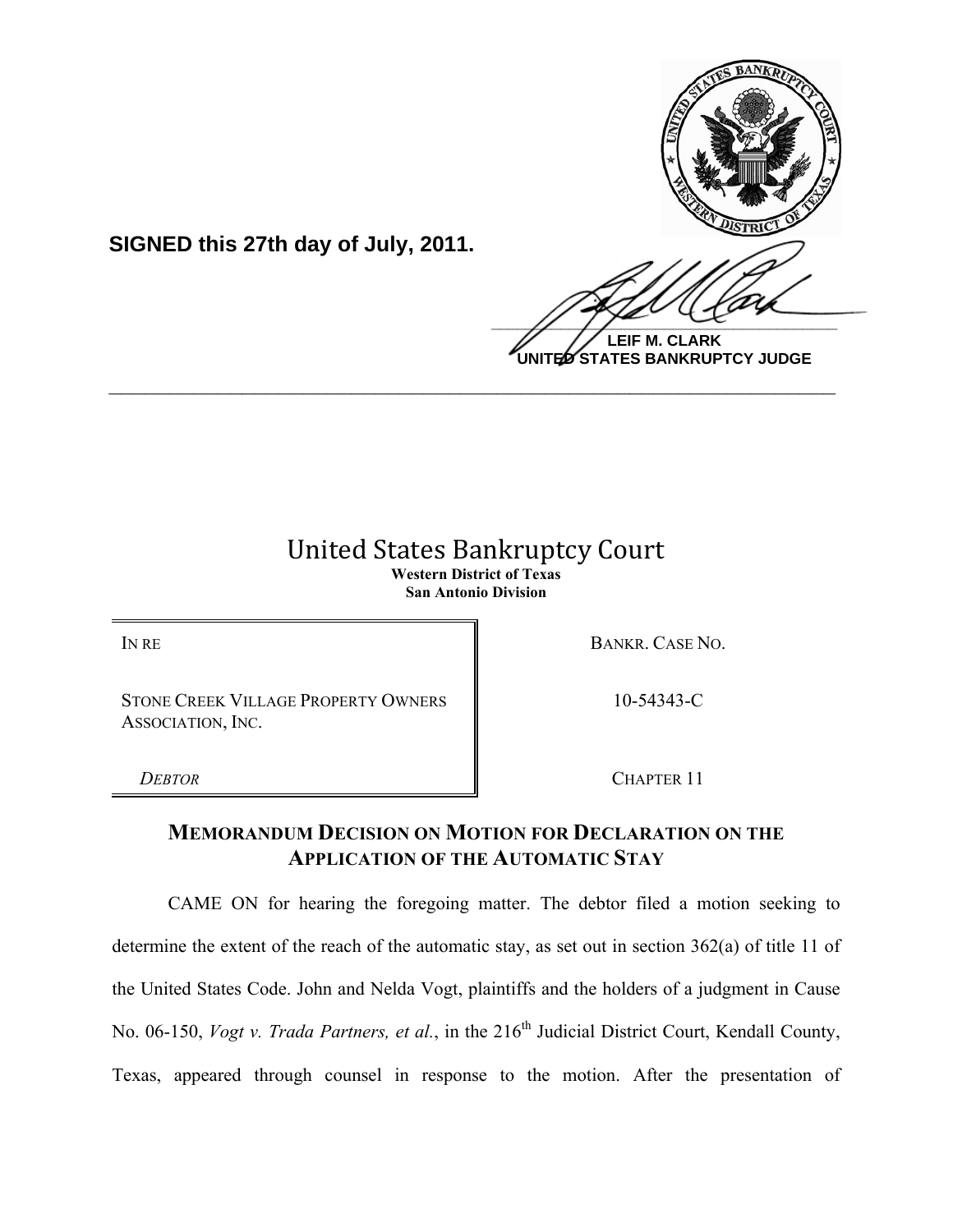documentary evidence in the form of exhibits, and the presentation of arguments and authorities, the court now enters this, its memorandum decision and order thereon.

This debtor filed a chapter 11 bankruptcy petition on November 4, 2010. Upon filing, an automatic stay arose under federal law, applicable to all persons, with or without notice. *See* 11 U.S.C. § 362(a). The stay prevents the commencement or continuation of any judicial, administrative, or other action or proceeding against the debtor that was or could have been commenced before the commencement of the bankruptcy case. *See* 11 U.S.C. § 362(a)(1). It also bars any actions to recover a claim against the debtor that arose before the commencement of the case. *See id.*

Other provisions of section 362(a) are also relevant. Actions to enforce against the debtor or against property of the estate a judgment obtained pre-petition are stayed. *See* 11 U.S.C. §  $362(a)(2)$ . Any act to obtain possession of property of the estate or of property from the estate, or to exercise control over property of the estate, is similarly stayed. *See* 11 U.S.C. 362(a)(3). Any act to create, perfect, or enforce any lien against property of the estate is also stayed. *See* 11 U.S.C. § 362(a)(4). Any act to create, perfect, or enforce any lien against property of the debtor to secure a claim that arose pre-petition is stayed. *See* 11 U.S.C. § 362(a)(5). Any act to collect, assess, or recover a claim against the debtor that arose before the commencement of the case is also stayed. *See* 11 U.S.C. § 362(a)(6).

In this case, there was an un-stayed judgment against the various defendants, including this debtor. The judgment assesses monetary damages against the debtor. It also contains a mandatory injunction directing the debtor to remove a certain structure said to be encroaching on the plaintiffs' property, and to cease all further encroachment on the plaintiffs' property. The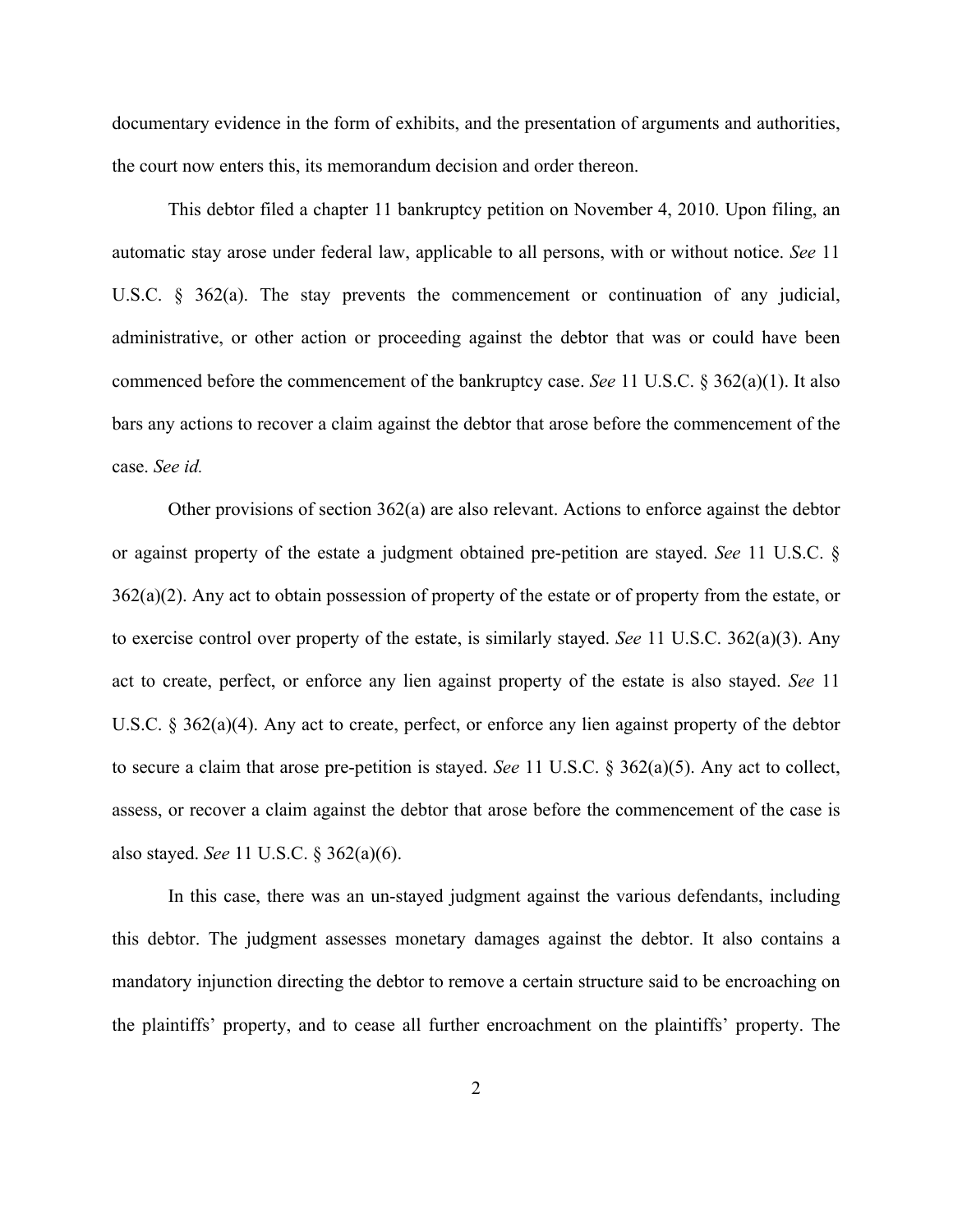judgment also finds that the debtor (a property owners association) is the owner of the common area of Stone Creek Village (a residential PUD). A show cause order was issued against the defendants, including the debtor in this case, on October 21, 2010, directing said parties to appear on November 5, 2010 before the state court judge. The bankruptcy filing stayed the continuation of that action against this debtor. However, the action proceeded anyway. The state court was advised of the bankruptcy filing, and struck from the form of contempt judgment issued reference to the debtor. However, the state court failed to delete from the form of judgment tendered the findings of contempt with respect to the debtor. This court, on motion of the debtor, entered an order on January 31, 2011, finding that the findings contained in the contempt judgment were void and of no force and effect with respect to the debtor, having been entered against the debtor in violation of section 362(a)(1) of title 11.

There is also a turnover order outstanding against the debtor, issued pre-petition (October 19, 2010). That order states that the debtor owns property consisting of "rental income received and to be received from the property [the owners] own at the Stone Creek Village and Stone Creek Plaza … and … income from property owner dues and assessments." The debtor in that order was directed to "turn over the property identified above ..." to the Kendall County Sheriff, with the sheriff then directed to "apply all receipts ... to satisfaction of the judgment and pay over such receipts to the judgment creditors ..." The turnover aspect of that turnover order was also stayed as to the debtor by the debtor's bankruptcy filing.

At a hearing in January, this court authorized the plaintiffs to proceed with a contempt action in state court involving defendants other than this debtor. The court was reassured that the contempt action would not affect the debtor or violate the automatic stay. The action proceeded before the Honorable N. Keith Williams, District Judge for Kendall County, Texas. After hearing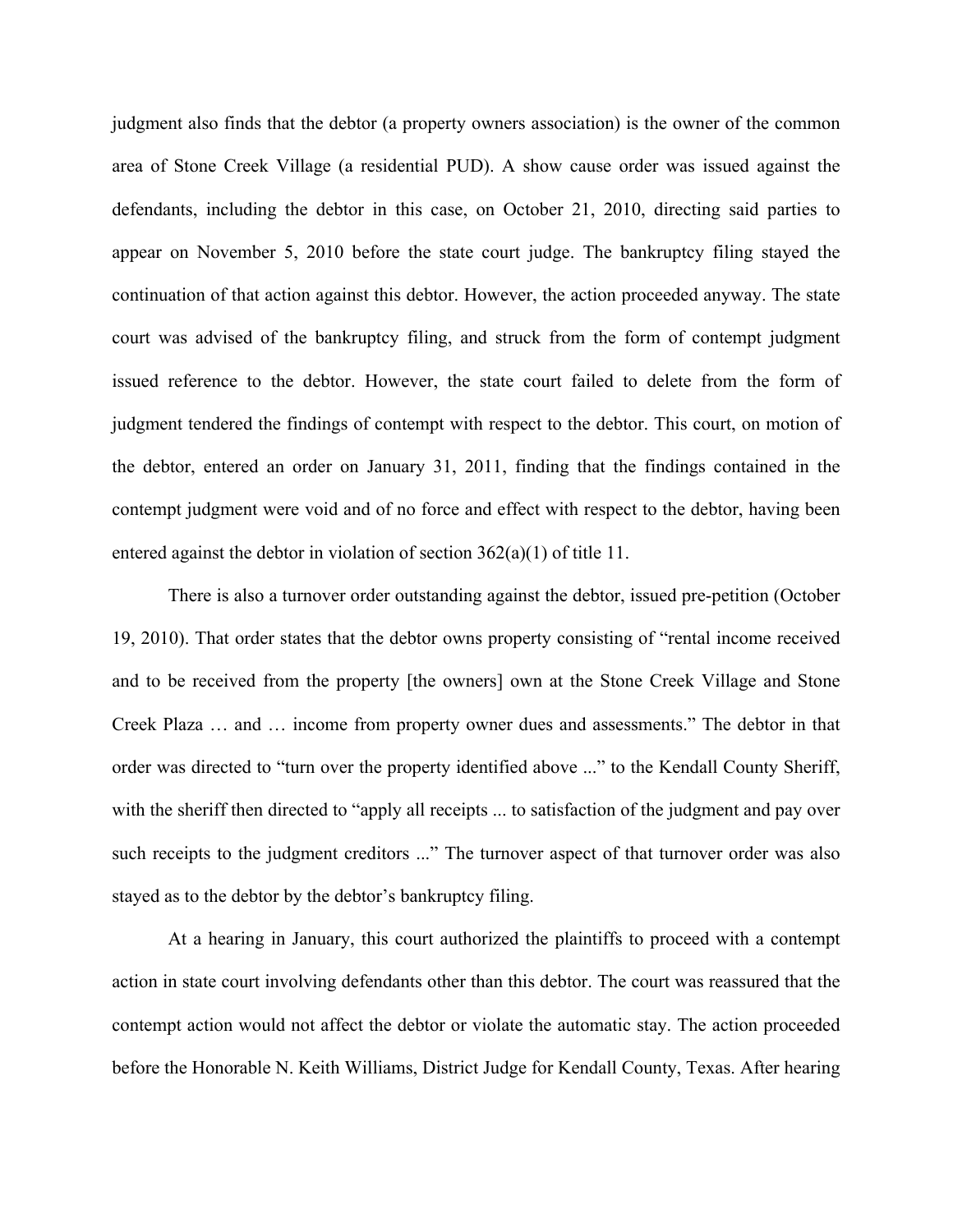arguments from the parties, Judge Williams entered a contempt judgment against the defendants, expressly not including this debtor, finding them in contempt for not abiding by the terms of the turnover order. The order directs, in relevant part, that the named defendants turn over "all of the rental income [they have] received from the property [they] own[] at the Stone Creek Village ... since October 18, 2010 ...." The contempt judgment does not direct the debtor to turn over funds in its possession, nor does it purport to adjudge the debtor in contempt for failing to turn over funds.

The debtor suggests in its motion that the contempt order of January 31, 2011, read *in pari materia* with the turnover order of October 18, 2010, effectively violates one or more provisions of section  $362(a)$ . At the outset, the court notes that the contempt judgment by its terms applies only to the other named defendants in the state court suit. It directs their arrest and incarceration for civil contempt until such time as they comply with the turnover directive – and delimits that directive to rental income that they have received. The contempt judgment does not speak to funds *due* to them from rents collected by the debtor pursuant to the terms of the Declaration and the By-Laws. Those funds are, by definition, funds that have *not* yet been received by the defendants. Thus, the contempt judgment does not violate the strictures of section 362(a), and there is no need for this court to intervene to void any of its provisions insofar as they might otherwise have affected the debtor. $<sup>1</sup>$ </sup>

The motion seeks a declaration of the scope and extent of the automatic stay. At hearing,

 $<sup>1</sup>$  It is worth noting that the state court that issued the contempt judgment with respect to the turnover order was very</sup> careful in assuring that the judgment would not apply to the debtor or property of the debtor's estate. Debtor's counsel was present at the hearing and engaged in conversation with the judge to ensure that outcome. Accordingly, while the original turnover order from October 18, 2010 may, by its terms, require the debtor to turn over property of the estate, that order has been stayed with respect to the debtor. The contempt judgment only seeks to enforce that order insofar as it requires turnover from the non-debtor defendants. No stay violation has occurred by way of that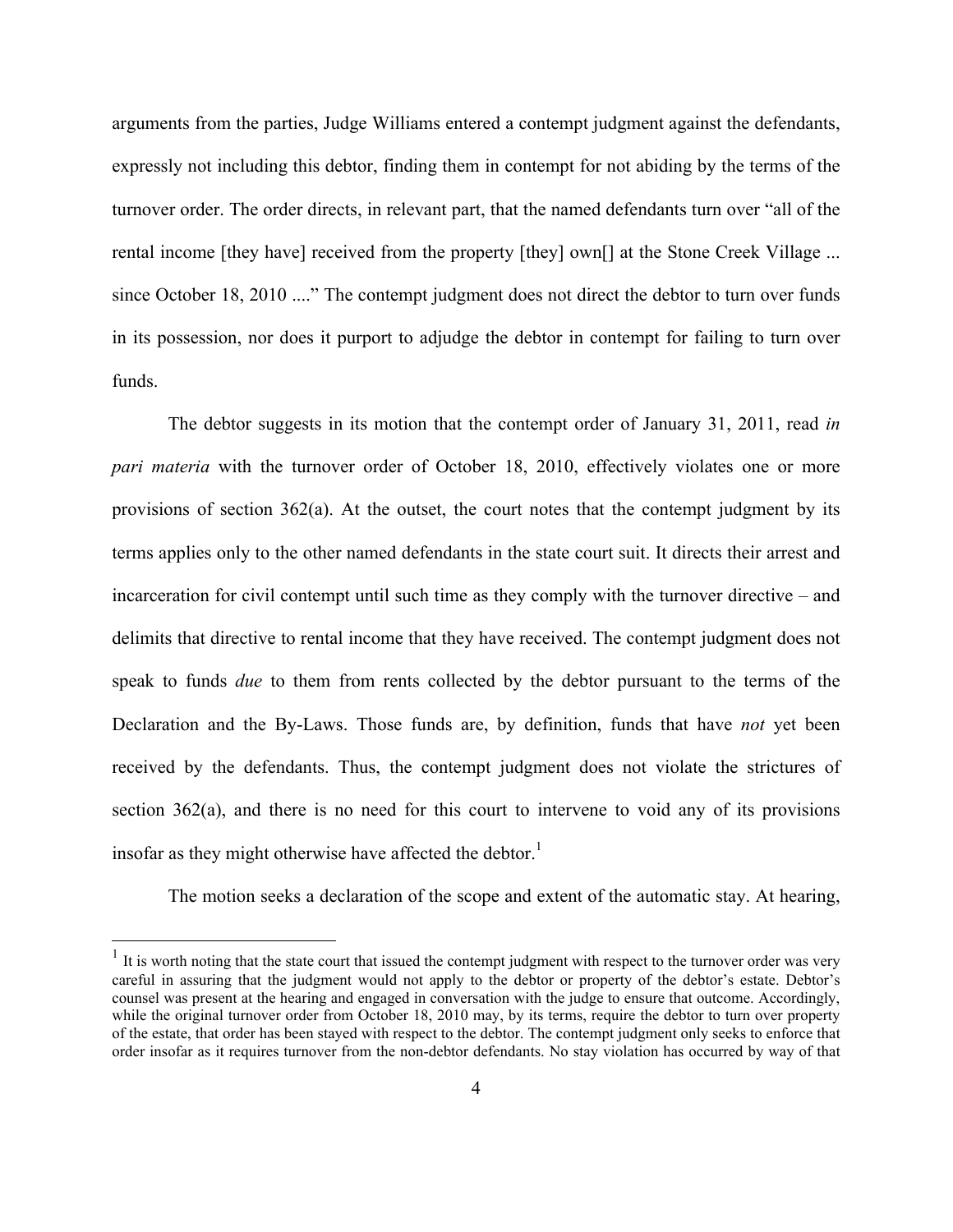the court asked the parties about what constitutes property of this bankruptcy estate, out of concern that all parties are better served knowing both the extent of this court's jurisdiction and the scope and reach of the automatic stay. Essentially four categories of potential property rights were identified by the parties. First, there is the Common Area of Stone Creek Village. Second, there are the various assessments (regular, extraordinary, and special). Third, there are the rents collected from the various tenants of the apartment units. Fourth, there are the fees and dues and reimbursements due the debtor for property management services, rent collection services, and the payment of certain common utilities (trash collection, cable service, and sewer). Understanding what is and what is not property of the estate is essential to the determination of the scope of the automatic stay, because the stay is imposed on actions that affect property of the debtor and property of the estate. *See* 11 U.S.C. §§ 362(a)(2)-(6). This court has exclusive jurisdiction over property of the estate, including exclusive jurisdiction to determine what is and is not property of the estate. *See* 28 U.S.C. § 1334(e).

With regard to the Common Area, the court concludes that the Common Area of Stone Creek Village is not property of the debtor's bankruptcy estate. The court fully recognizes that there is a state court judgment that makes a contrary finding in that regard. This court's finding is not a collateral attack on that judgment. That judgment is currently (it is understood) the subject of an appeal before the Texas Fourth Court of Appeals. However, that finding is not and cannot be binding on this court for purposes of determining what is and is not property of the estate. *See Yaquinto v. Segerstrom (In re Segerstrom)*, 247 F.3d 218, 224 (5th Cir. 2001) ("It has long been established that federal bankruptcy law determines the scope of a debtor's bankruptcy estate."). The state court judgment did not purport to reach the question whether the Common Area would

contempt judgment.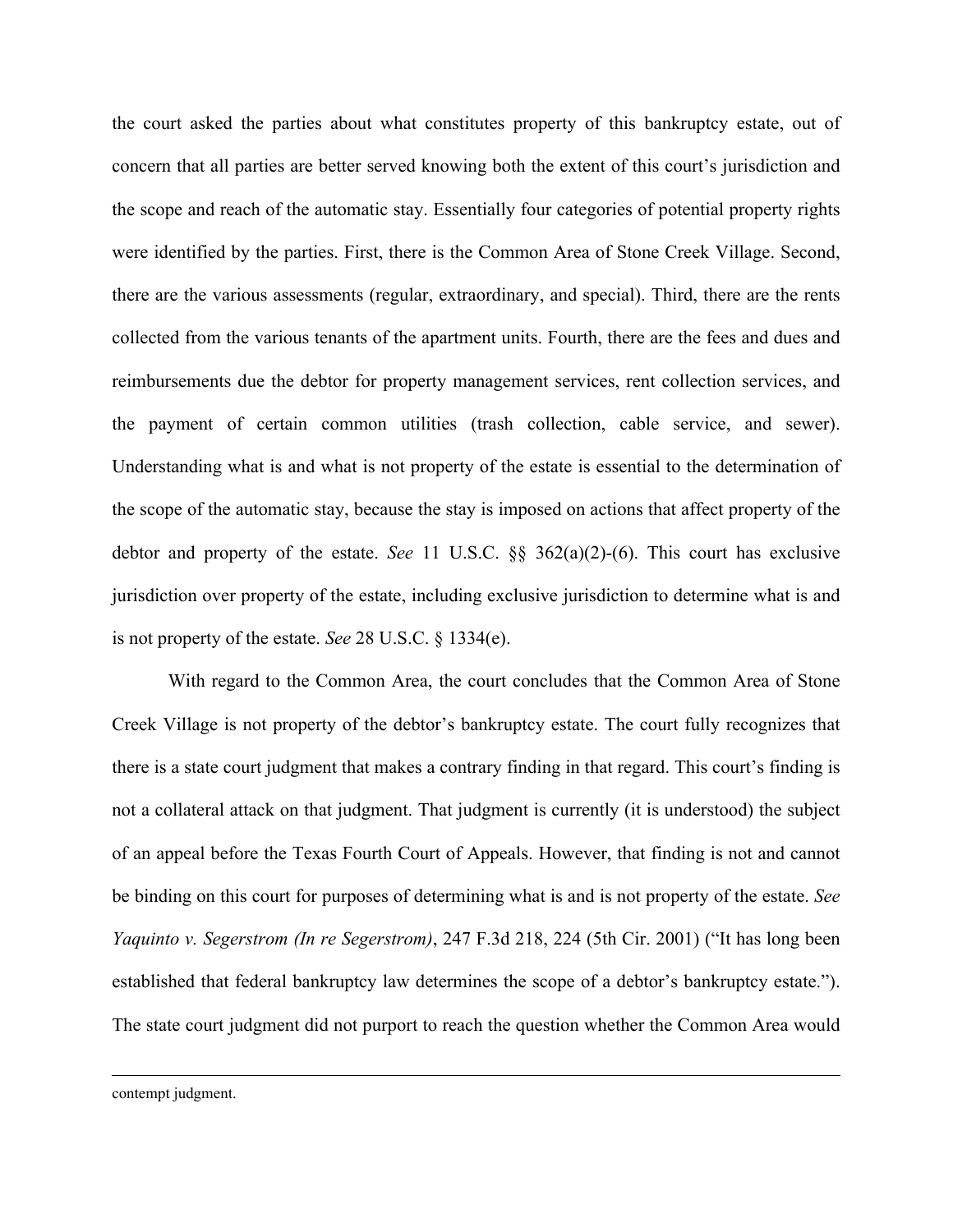be property of the bankruptcy estate of this debtor because there was no bankruptcy pending at that time. This court, having the exclusive jurisdiction to rule on what is and is not property of the estate for purposes of section 541 of title 11, can and must reach the question independently, as it is a matter of federal law what is and is not property of the estate in a bankruptcy case. *Id*; *see also Prudence Realization Corp. v. Geist*, 316 U.S. 89, 95 (1942) ("The court of bankruptcy is a court of equity to which the judicial administration of the bankrupt's estate is committed, … and it is for that court—not without appropriate regard for rights acquired under rules of state law—to define and apply federal law.") (citations omitted); *Texas v. Wellington Resources Corp.*, 706 F.2d 533, 536 (5th Cir. 1983) (stating that "insofar as determining whether the assets were part of the bankrupts' estates or not, the bankruptcy court in the exercise of exclusive federal jurisdiction to determine the issue, did not impermissibly interfere with the pending state judicial proceedings.")

While federal law determines the scope of a debtor's bankruptcy estate, "in the absence of controlling federal bankruptcy law, the substantive nature of the property rights held by a bankrupt and its creditors is defined by state law." *In re Harbor Oil Co.*, 12 F.3d 426, 435 (5th Cir. 1994); *see also Yaquinto*, 247 F.3d at 224 ("A debtor's pre-petition rights in property … are determined according to state law"); *Texas v. Wellington Resources Corp.*, 706 F.2d 533, 536 n.4 (5th Cir. 1983) ("While the interest of a debtor in property is determined by State law, the question whether such property is property of the debtor's estate is a federal question to be resolved under the Bankruptcy Code."). Here, the debtor is a property owners' association that came into existence pursuant to Texas law and pursuant to the Declaration of Covenants, Conditions and Restrictions for Stone Creek Village Apartments (the "DCCR"). While the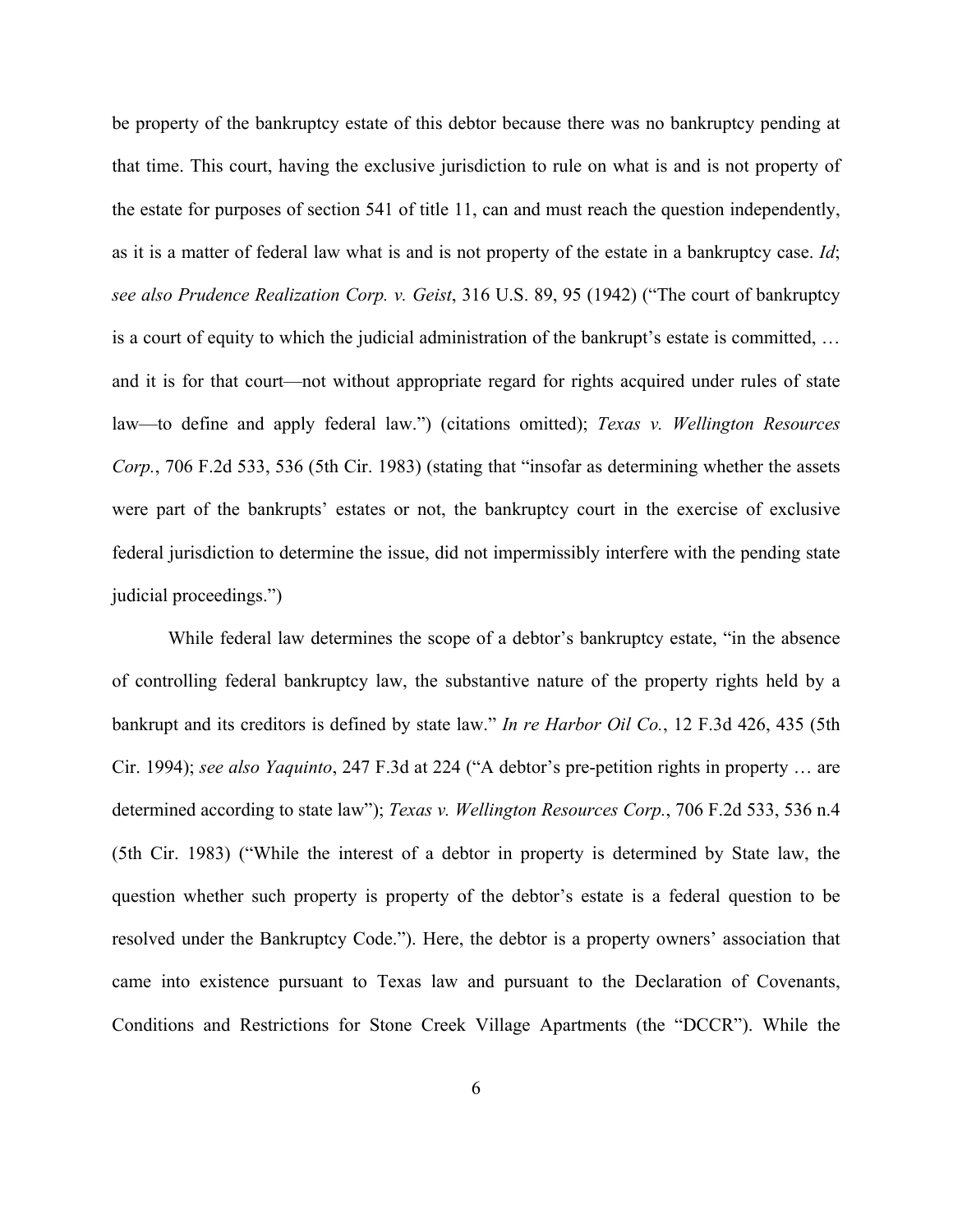debtor is charged with numerous duties relating to the Common Area of the development, the debtor has no fee interest in that property. Instead, the Common Area is held by the Owners, as tenants in common. *See* DCCR; *Dutcher v. Owens*, 647 S.W.2d 948, 949 (Tex. 1983) ("A condominium is an estate in real property consisting of an undivided interest in a portion of a parcel of real property together with a separate fee simple interest in another portion of the same parcel. In essence, condominium ownership is the merger of two estates in land into one: the fee simple ownership of an apartment or unit in a condominium project and a tenancy in common with other co-owners in the common elements."). Indeed, the debtor itself has consistently maintained that it does not own any property. Because the debtor has no property interest in the Common Area under state law, the Common Area is not property of the debtor's estate under section 541 of the Code.

Because the Common Area does not constitute property of the debtor's estate, the automatic stay will not prevent the state court plaintiffs from seeking to enforce their state court injunction with respect to the Common Area against the non-debtor defendants. It is worth noting that the debtor here has not requested that the court extend the automatic stay to the nondebtor defendants in an effort to preclude enforcement of the state court injunction against those entities. Even were the debtor to make such an effort, however, the court doubts that *In re S.I. Acquisition, Inc.*, 817 F.2d 1142 (5th Cir. 1987) and that line of case law would support extending the stay to the non-debtor defendants here. First, the contempt order enforcing the state court injunction does not affirmatively require the debtor to carry out the mandate of the injunction. Rather, the injunction requires the non-debtor defendants to take certain actions with respect to their encroachments upon the state court plaintiff's easement. These actions include the destruction of property that will affect the common area over which the debtor has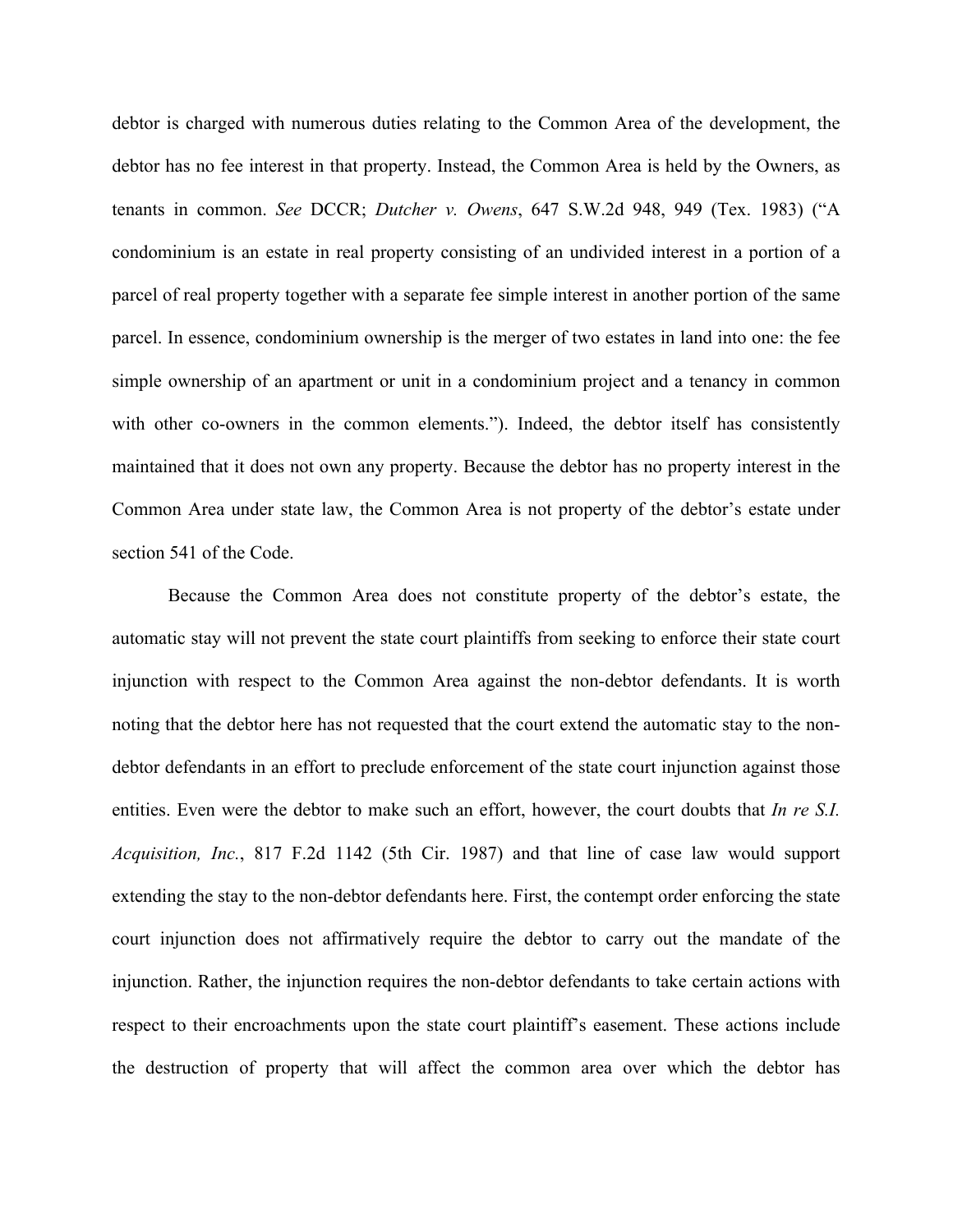maintenance and repair responsibilities. The DCCR does not place any duty on the debtor to oppose enforcement of the state court injunction. The DCCR merely lists the debtor's duties with respect to the common area and states that the debtor has the authority to take any action reasonably necessary to enforce the provisions of the DCCR, by-laws, etc. *See* DCCR, pp. 15-17. Second, the DCCR is subject to applicable state law, which now includes the state court injunction. In other words, the DCCR actually requires that the debtor comply with the injunction (or at least not to violate its proscriptions). Thus, no party can claim that the debtor is violating the DCCR by failing to disobey the state court injunction (under some theory that the debtor had a responsibility to do as part of its duties to maintain the common area). The state court contempt judgment enforcing the injunction against the non-debtor defendants does not mandate that the debtor take any action with respect to the common areas; and for the reasons explained above, enforcement of the injunction against the non-debtor defendants will not alter the debtor's responsibilities with respect to the property under the DCCR. $<sup>2</sup>$ </sup>

With regard to monies received by the debtor from property owners' assessments, under Texas law, "the right to require that all property owners pay assessment fees is an inherent property right owned by the [unit] owners, resting in the control of and right of enforcement by [the homeowners' association]." *Harris County Flood Control Dist. v. Glenbrook Patiohome Owners Ass'n,* 933 S.W.2d 570, 577 (Tex. App. Houston [1st Dist.] 1996). As articulated by the Supreme Court of Texas in *Inwood North Homeowners' Ass'n v. Harris*,

The concept of community association and mandatory membership is an inherent property interest. The declaration defines the rights and obligations of property

 $\frac{1}{2}$ <sup>2</sup> The court did not find any case law addressing the applicability of the automatic stay on facts like those presented here—i.e. where enforcing a judgment against non-debtors would affect property not owned by the debtor, but with respect to which the debtor has certain responsibilities. Nonetheless, the court believes that the reasoning of *S.I. Acquisition* and that line of cases cannot be extended to cover such a situation.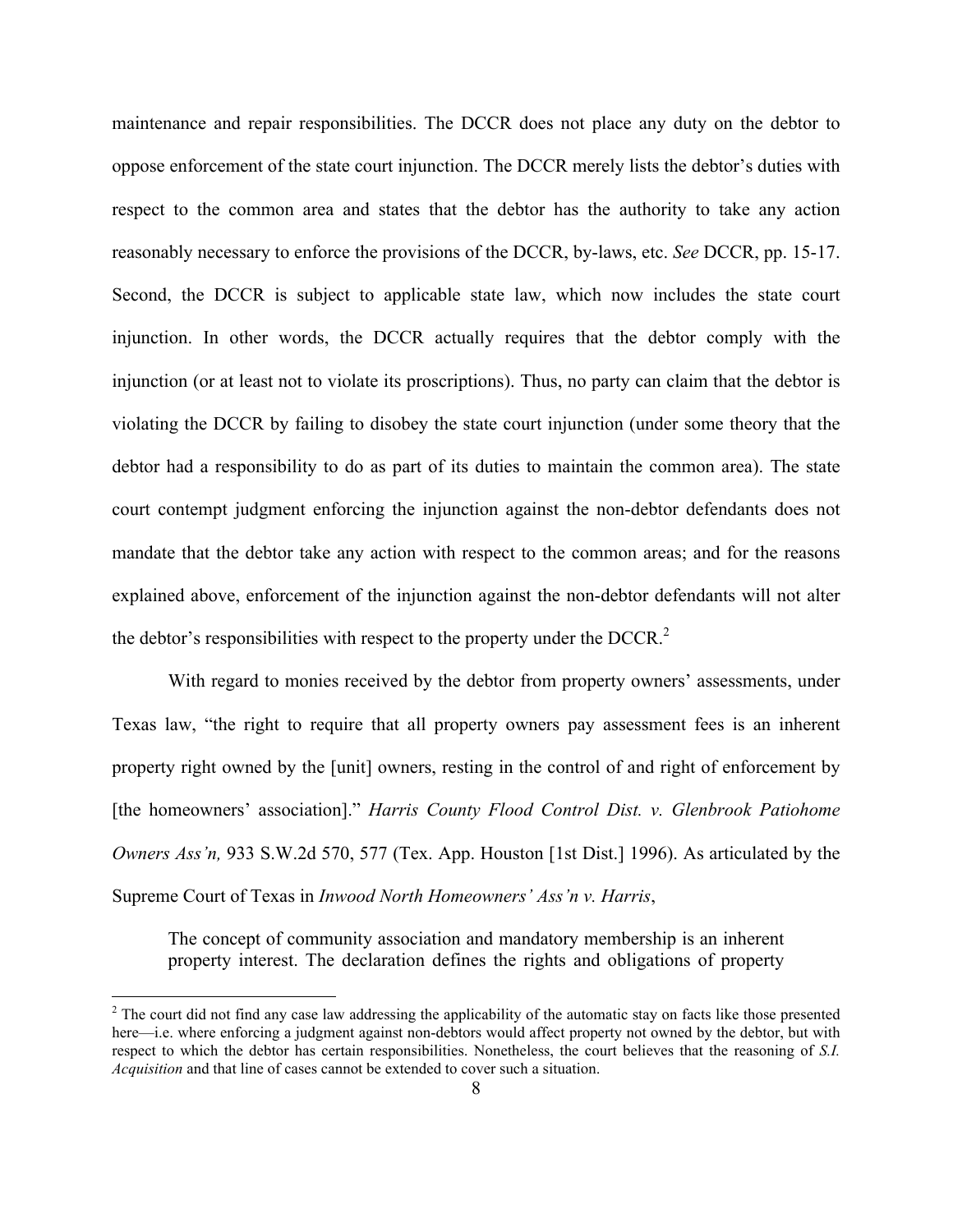ownership. The mutual and reciprocal obligation undertaken by all purchasers in Inwood Homes creates an inherent property interest possessed by each purchaser. The obligation to pay association dues and the corresponding right to demand that maximum services be provided within the association's budget are characteristics of that property interest. Moreover, the right to require that all property owners pay assessment fees is an inherent property right.

736 S.W.2d 632, 636 (Tex. 1987). Accordingly, the right to demand and receive assessments is a right owned by the homeowners themselves, not the homeowners' association. The homeowners' rights are enforceable by the debtor, which demands and receives the assessments for the benefit of the homeowners. *See* DCCR, p. 18 ("The Assessments levied by the Association shall be used exclusively to promote the health, safety and welfare of all the Owners of Lots in the entire Apartment Rental Community and/or for the operation, maintenance, improvement, repair and replacement of the Common Area for the common good of the Apartment Rental Community.").

But this does not answer the question of whether the assessments received by the debtor constitute property of the debtor's bankruptcy estate, or whether they should be considered to be held in trust for the benefit of the homeowners such that the assessments would not constitute property of the estate.<sup>3</sup> That the debtor may act as an agent for the homeowners in collecting the assessments,<sup>4</sup> and that the debtor may hold the monies received in trust to be used for the benefit of the homeowners, $5$  does not mean that those funds necessarily must be excluded from the

 <sup>3</sup> *See Weiner v. A.G. Minzer Supply Corp. (In re UDI Corp.)*, 301 B.R. 104, 111 (Bankr. D. Mass. 2003) ("It is axiomatic that property held in trust by the Debtor on behalf of another is not property of the estate.").

<sup>&</sup>lt;sup>4</sup> This court has previously recognized that a homeowners' association "is not a discrete party performing maintenance services for a fee. It is merely the agent of each and every owner, a mechanism created as part and parcel of the equitable servitude which burdens the estate of each owner, functioning to assure that each owner receives the benefits that the equitable servitude was intended to confer." *Beeter v. Tri-City Property Management Servs. (In re Beeter)*, 173 B.R. 108, 115 (Bankr. W.D. Tex. 1994).<br><sup>5</sup> Indeed, under Texas law the DCCR does create a trust in favor of the property owners with respect to the

assessments received by the debtor. "Texas law defines a trust as 'a fiduciary relationship in which one person holds a property interest subject to the equitable obligation to keep or use that interest for the benefit of another.' An implied trust, sometimes referred to as a trust by operation of law, is created under Texas law through 'an implication of intention to create a trust as a matter of law. . .'" *In re Denton*, 169 B.R. 608, 611 (Bankr. W.D. Tex. 1994) (citing 72 TEX. JUR. 3d Trusts §§ 1, 4 (1990)); *see also* TEX. PROP. CODE § 111.004 (defining "express trust" as "a fiduciary relationship with respect to property which arises as a manifestation by the settlor of an intention to create the relationship and which subjects the person holding title to the property to equitable duties to deal with the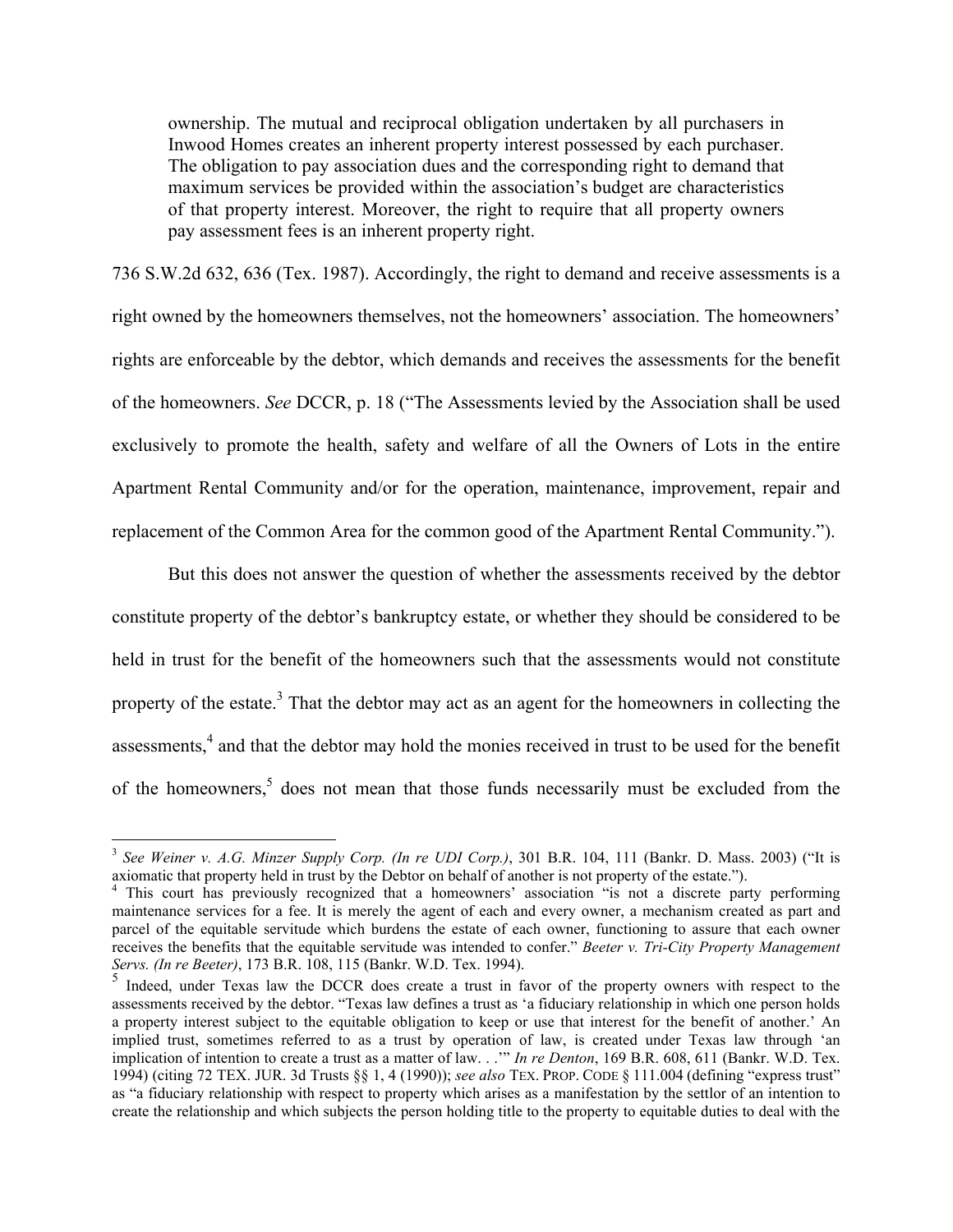debtor's bankruptcy estate. Rather, the determinative question concerns the amount of control the debtor has over the funds received. *See In re Cowles*, 143 B.R. 5, 7 (Bankr. D. Mass. 1992) ("Several courts have found that 'where the debtor, "in one capacity or another" dominates all aspects of the trust to the extent that he exercises absolute dominion and control over the assets, his interest in the trust . . . constitutes property of the estate.'") (quoting *In re Steffan*, 97 B.R. 741, 745 (Bankr. N.D.N.Y. 1989)).

In *Southmark Corp. v. Grosz (In re Southmark)*, the Fifth Circuit addressed whether certain transfers from the debtor's account could be avoided under section 547 as having been transfers of "property of the estate." 49 F.3d 1111, 1116-18 (5th Cir. 1995). The Court concluded that the transfers did, in fact, constitute property of the estate, contrary to the findings of the lower court, because "the check paid to [the transferee] was drawn on [the debtor's] Payroll Account, a general bank account containing commingled funds, to which [the debtor] held complete legal title, all indicia of ownership, and unfettered discretion to pay creditors of its own choosing, including its own creditors." *Id*. at 116. *See also Coral Petroleum, Inc. v. Banque Paribas-London*, 797 F.2d 1351, 1358 (5th Cir. 1986) (noting that "key" in determining whether funds constitute property of debtor's estate is whether debtor "controls" the funds); *In re Bullion Reserve of N. Am.*, 836 F.2d 1214, 1217 (9th Cir. 1988) (stating that money in commingled bank accounts under debtor's control "presumptively constitutes property of the debtor's estate."); *Youngblut v. Quag's Equip. L.L.C. (In re Pepmeyer)*, 2002 Bankr. LEXIS 416, at \*9-10 (Bankr.

property for the benefit of another person."). Here, the DCCR provides that all assessments "shall be used exclusively to promote the health, safety and welfare of all the Owners of Lots in the entire Apartment Rental Community and/or for the operation, maintenance, improvement, repair and replacement of the Common Area for the common good of the Apartment Rental Community." (DCCR, p. 18.). Further, the Uniform Condominium Act, codified at TEX. PROP. CODE § 82.115, recognizes the role of a property owners' association as trustee.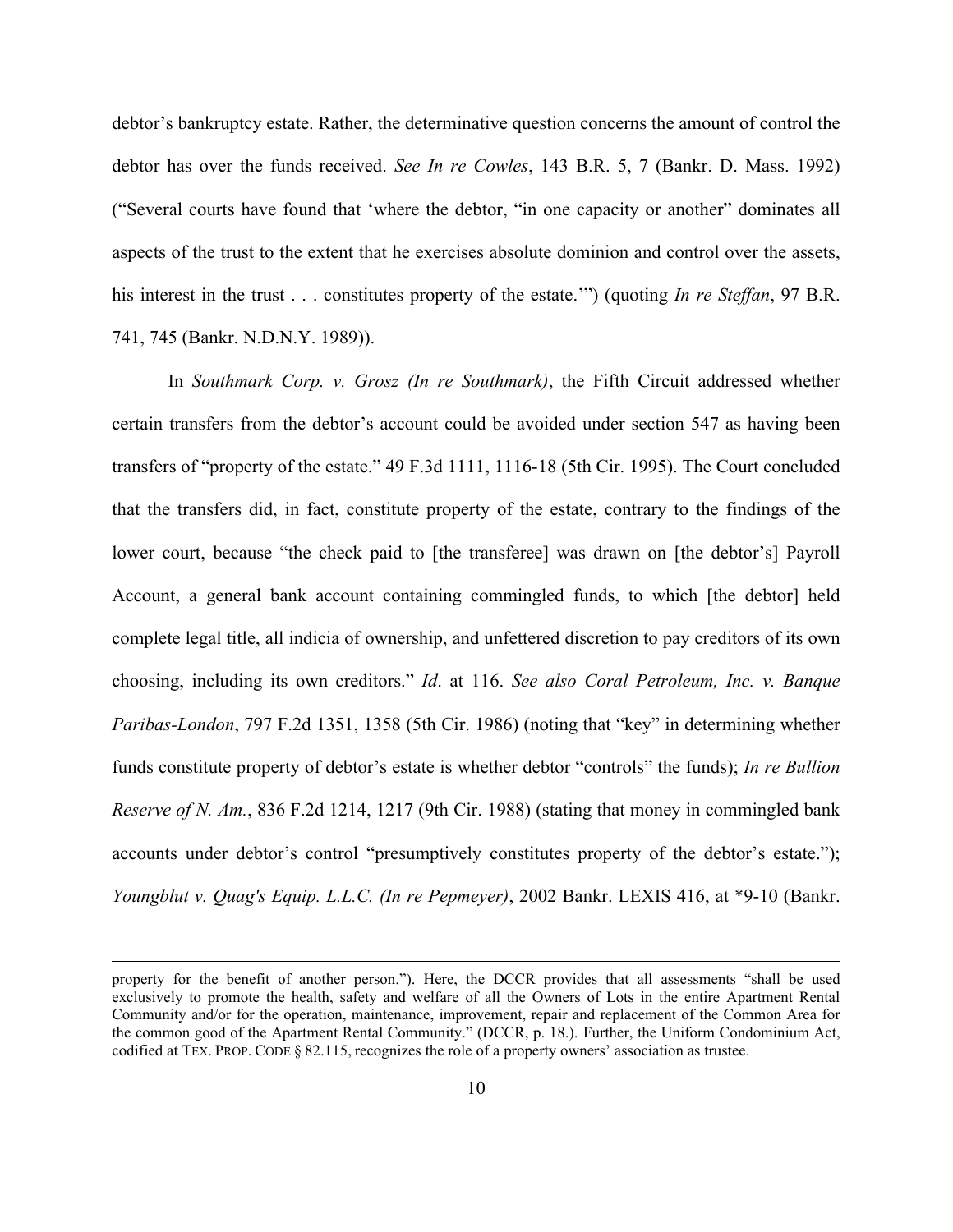N.D. Iowa Apr. 25, 2002) (checks deposited into debtor's account, commingled with debtor's funds, and subject to debtor's unrestricted use constituted property of debtor's estate).

Here, the evidence presented at the hearing showed that debtor places the assessments it receives in a bank account held in the debtor's name. Further, a review of the DCCR does not reveal any restrictions on the debtor's use of assessments received other than that they "shall be used exclusively to promote the health, safety and welfare of all the Owners of Lots in the entire Apartment Rental Community and/or for the operation, maintenance, improvement, repair and replacement of the Common Area for the common good of the Apartment Rental Community." (DCCR, p. 18.) The DCCR further provides that the Association shall establish a working capital fund "to meet unforeseen expenditures or to purchase any additional equipment or services reasonably required in the discretion of the Board, with the initial fund to be established by deposits at the closing of the sale of each lot by the Declarant, in the amount of at least two (2) months' Regular Assessments for such Lot." (DCCR, p. 19.) The debtor is also authorized to establish checking and savings accounts in the debtor's name. (DCCR, p. 6.)

Thus, considering the entire purpose of the debtor's formation and existence lies in serving the interests of the homeowners, the DCCR does not appear to place any real restrictions on how the debtor may use the assessments it receives. The assessments are to be used, broadly, "for the common good of the Apartment Rental Community." In other words, the debtor may use the assessments to pay expenses incurred on behalf of the entire community of homeowners. As such it cannot be said that the debtor holds the assessments in trust for the homeowners; rather, the debtor has the broad authority to use the assessments to pay the debtor's creditors as necessary for the upkeep, etc. of the property. The assessments are thus properly considered property of the debtor's bankruptcy estate. *See, e.g., Wachovia Bank of Georgia, N.A., v. Vacuum*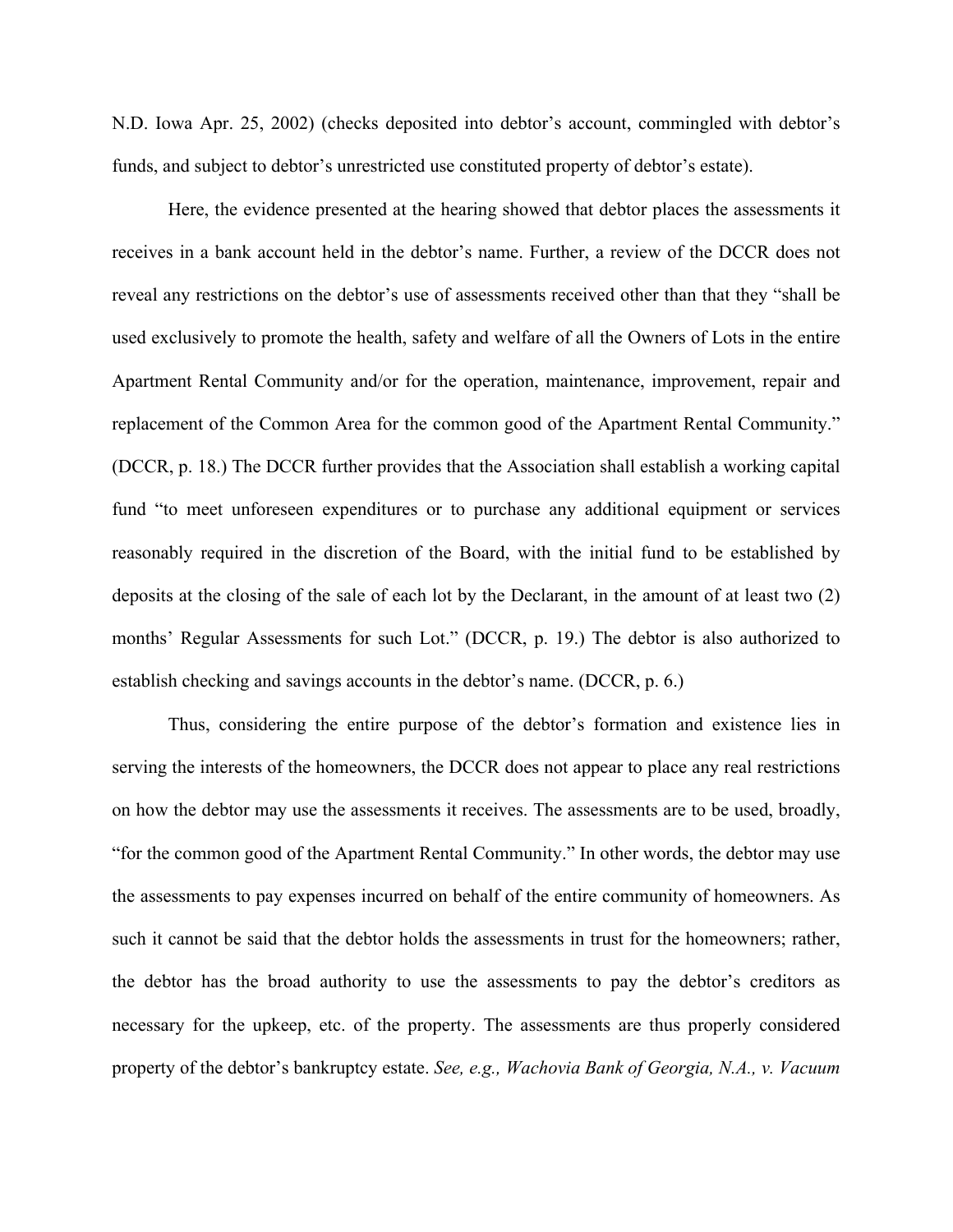*Corp. (In re Vacuum Corp)*, 215 B.R. 277, 281 (Bankr. N.D. Ga. 1997) ("Funds normally are said to qualify as 'property of the estate' within the meaning of the Code *section 541* when the debtor exercises sufficient dominion and control thereover) (citing: 1 DAVID G. EPSTEIN, ET AL., BANKRUPTCY § 6-7, at 522 (1992) ("If the debtor determines the disposition of funds from the third party and designates the creditor to be paid, the funds are available for payment to creditors in general and the funds are assets of the estate.")). These funds are subject to the protection of the automatic stay.<sup>6</sup>

With regard to rental payments the debtor collects from tenants on behalf of the property owners and ultimately remits to the property owners (minus the debtor's fees and expense reimbursements discussed below), such net rental proceeds do not constitute property of the debtor's estate. The Bankruptcy Code provides that the bankruptcy estate shall include all legal and equitable interests of the debtor in property as of the commencement of the case. 11 U.S.C. §  $541(a)(1)$ . The Code further provides that "[p]roperty in which the debtor holds, as of the commencement of the case, only legal title and not an equitable interest … becomes property of the estate … only to the extent of the debtor's legal title to such property, but not to the extent of an equitable interest in such property that the debtor does not hold." 11 U.S.C. § 541(d). As explained by the First Circuit in *City of Springfield v. Ostrander (In re LAN Tamers, Inc.)*,

The plain text of  $\S$  541(d) excludes property from the estate where the bankrupt entity is only a delivery vehicle and lacks any equitable interest in the property it delivers. Identical language found in both the House and Senate reports that accompanied passage of the Bankruptcy Code strongly reinforces this plain reading. *See United States v. Yellin (In re Weinstein)*, 272 F.3d 39, 43, 45-46 (1st Cir. 2001) (further supporting plain-text interpretation of Bankruptcy Code through legislative history). While noting that the overall scope of  $\S$  541 is broad, the reports continue: 'Situations occasionally arise where property ostensibly

 $\frac{1}{6}$  $6$  No party has attempted to take any kind of garnishment action with respect to assessments received by the debtor on behalf of the property owners.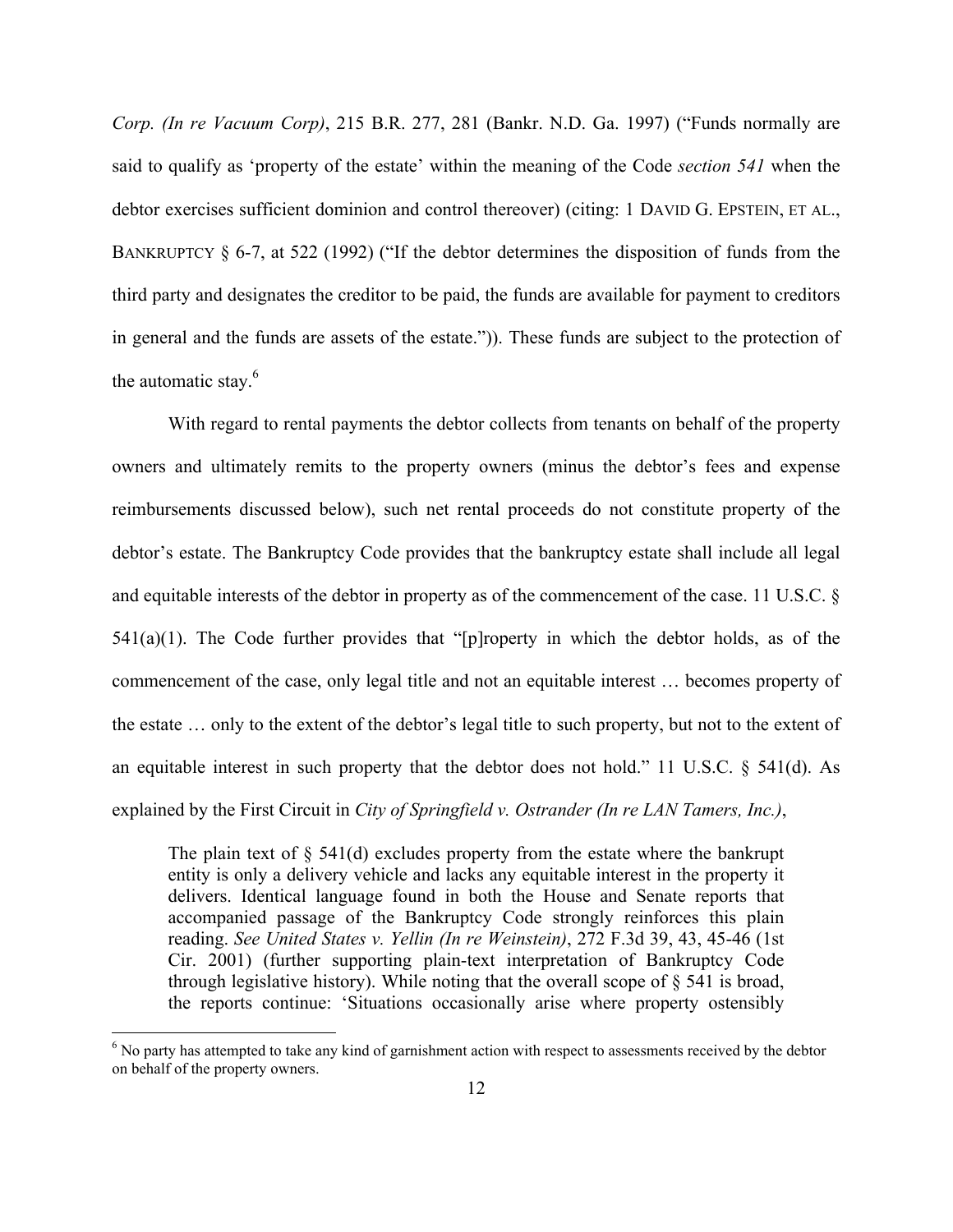belonging to the debtor will actually not be property of the debtor, but will be held in trust for another. For example, if the debtor has incurred medical bills that were covered by insurance, and the insurance company had sent payment of the bills to the debtor before the debtor had paid the bill for which the payment was reimbursement, the payment would actually be held in a constructive trust for the person to whom the bill was owed.'

329 F.3d 204, 210 (1st Cir. Mass. 2003) (quoting S. Rep. No. 95-989 (1978), at 82, reprinted in 1978 U.S.C.C.A.N. 5787, 5868; H.R. Rep. No. 95-595 (1978), at 368, reprinted in 1978 U.S.C.C.A.N. 5963, 6324); *see also In re Refco, Inc. Secs. Litig. v. CSFB*, 2009 U.S. Dist. LEXIS 129944, at \*52-53 (S.D.N.Y. Nov. 13, 2009) (noting that "[s]ection 541(d) of the Bankruptcy Code provides that the debtor must have an 'equitable interest' in property in order for it to become property of the estate" and citing the legislative history for section 541(d)); *T&B Scottdale Contractors, Inc. v. United States*, 866 F.2d 1372, 1376 (11th Cir. 1989) (when the debtor held funds that, pursuant to contract, were to be paid out to certain individuals, the debtor was simply an intermediary and the funds were not property of the estate).

Here, the DCCR merely states that the debtor "will [] collect rent payments from the Occupants and deliver such payments to the appropriate Owners…" (DCCR, p. 15.) While neither the DCCR nor the by-laws of the debtor explicitly state that rental payments collected by the debtor are to be held in trust for the owners, the facts presented at the hearing certainly suggest as much.<sup>7</sup> The debtor is listed as the landlord/owner on the lease agreements for Stone

 <sup>7</sup> "Technical words of expression are not essential for the creation of a trust." *Pickelner v. Adler*, 229 S.W.3d 516, 526 (Tex. App.—Houston [1st Dist.] 2007) (citation omitted). Rather, "in order to show an express trust [under Texas law], the controlling tests are that (1) the words of the settler ought to be construed as imperative and thus imposing an obligation on the trustee, (2) the subject to which the obligation relates must be certain, and (3) the person intended to be the beneficiary must be certain." *Id*. (quotations and citation omitted). Even if the obligation contained in the DCCR to collect the rental payments and remit them to the appropriate owners does not create an express trust, as explained below, the parties to the DCCR never intended the debtor to have anything other than bar legal title to the rental payments. An implied or resulting trust may be found in such circumstances. *See In re Denton*, 169 B.R. 608, 611 (Bankr. W.D. Tex. 1994) ("An implied trust, sometimes referred to as a trust by operation of law, is created under Texas law through 'an implication of intention to create a trust as a matter of law. . .'") (citing 72 TEX. JUR. 3d Trusts §§ 1, 4 (1990)); *Pickelner v. Adler*, 229 S.W.3d 516, 526 (Tex. App.—Houston [1st Dist.] 2007) ("'An express trust can come into existence only by the execution of an intention to create it by the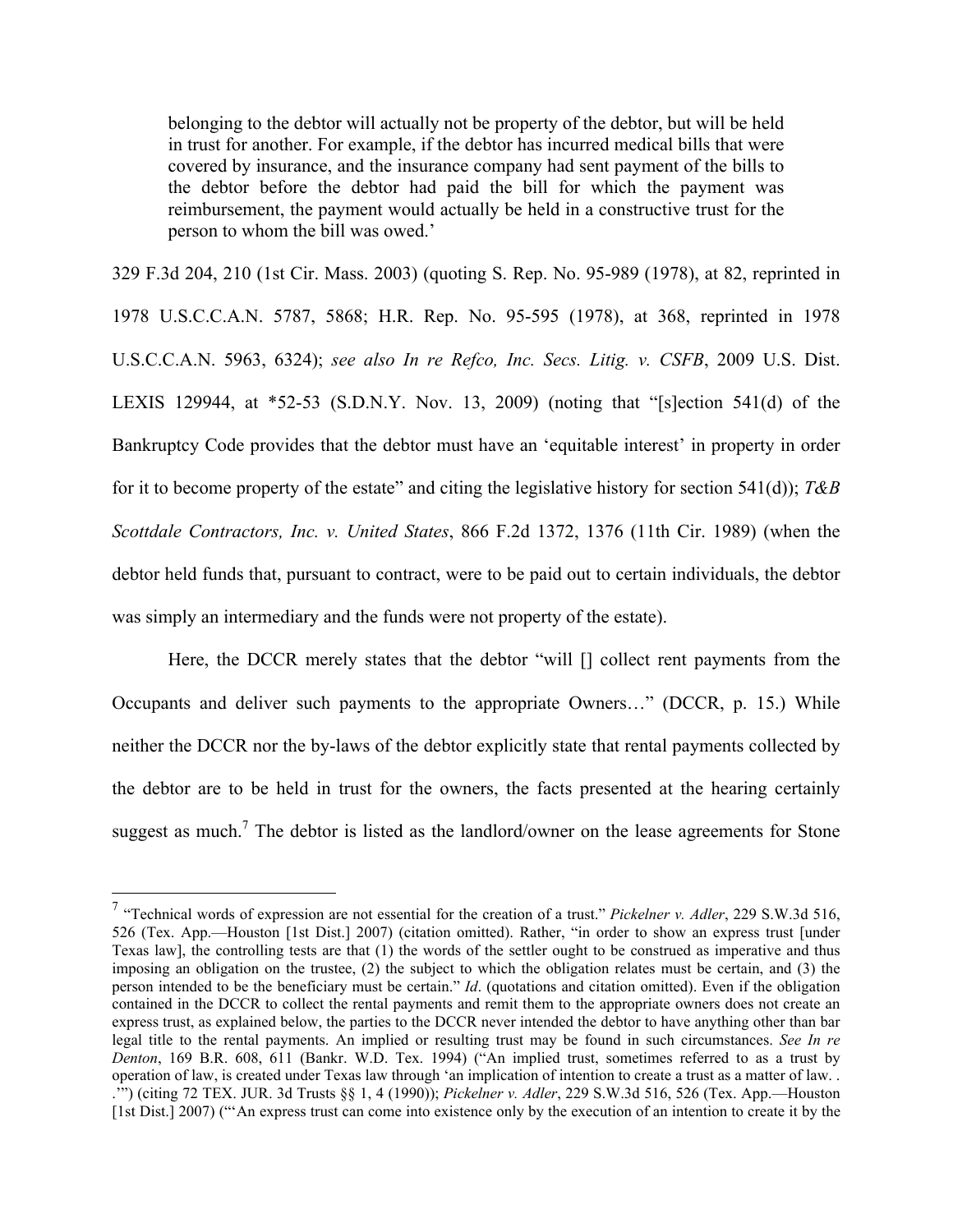Creek Village. However, at the hearing all parties maintained that the debtor has only bare legal title to the rental payments it collects on behalf of the owners and has no equitable interest therein. The intention of the parties to the DCCR (i.e. the debtor and the property owners), at least as expressed by the debtor at the hearing (no property owner was present), was made clear: the debtor was never meant to have any equitable property interest in the rental payments collected on behalf of the owners. While the debtor has a contractual right to deduct fees and reimbursements from those payments, the parties to the DCCR always intended that equitable title to the rental payments would remain with the individual unit owners at all times. It is clear that the parties to the DCCR intended for the debtor to act as a mere conduit for the collection and subsequent remittance of rental payments to the owners. Although the rental payments received by the debtor are deposited into what is apparently a commingled account, at the hearing the debtor stated that it conducts separate accounting for these payments for each owner. Furthermore, the debtor itself does not actually process the rental payments; rather the payments are processed by a "rental agent" who presumably deducts the debtor's fees and expenses and then remits the rental proceeds to the owners.

In short, the parties' intentions with respect to these rental payments support the conclusion that these payments were held in trust for the benefit of the unit owners. *See In re Le*, 2007 Bankr. LEXIS 3974, at \*7 n. 2 (Bankr. S.D. Tex. Nov. 21, 2007) (noting that '[t]he doctrine of resulting trusts is founded on the presumed intention of the parties . . .' and finding

one having legal and equitable dominion over the property made subject to it. A trust by operation of law, frequently called an 'implied trust, comes into existence either through an implication of intention to create a trust as a matter of law or through the imposition of the trust irrespective of, and even contrary to any, such intention. In other words, a trust intentional in fact is an express trust; one intentional in law is a resulting trust; and one imposed irrespective of intention is a constructive trust.'") (quoting *Mills v. Gray*, 147 Tex. 33, 37 (Tex. 1948)).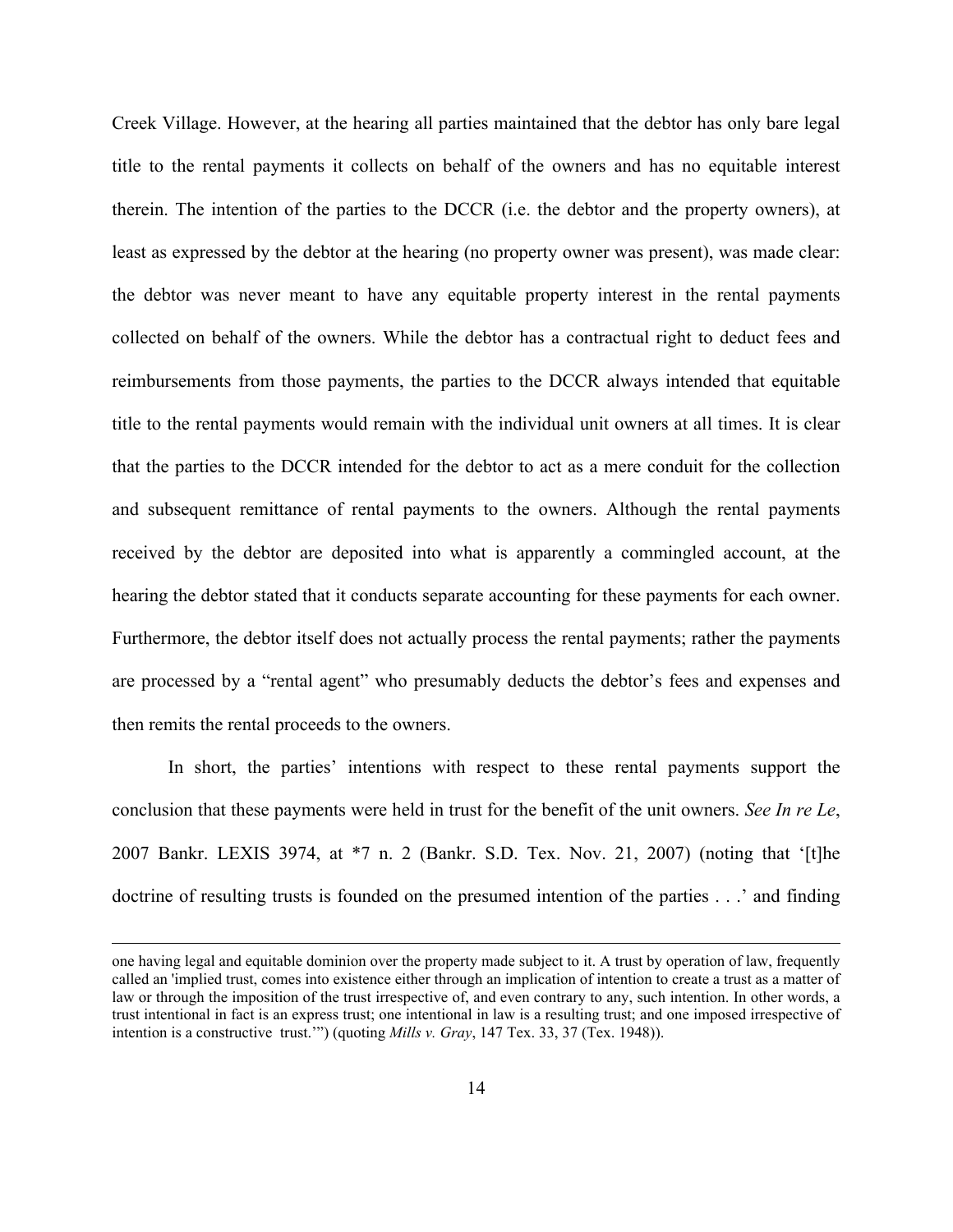that the evidence showed the parties had intended the debtor to have an equitable interest in property, and thus the property constituted property of debtor's estate protected by the automatic stay) (citation omitted); *Weiner v. A.G. Minzer Supply Corp. (In re UDI Corp.)*, 301 B.R. 104, 111 (Bankr. D. Mass. 2003) (noting that "courts imposing a trust that excluded property from the bankruptcy estate have often held commingling to be of lesser import than the transferor's intent that the property benefit another."); *Pennsylvania Power & Light Co. v. Globe Store Acquisition Co. (In re Globe Store Acquisition Co.)*, 178 B.R. 400, 403-05 (Bankr. M.D. Pa. 1995) (holding that commingling was not determinative; payments of utility bills at Debtor's store were held in trust for the utility due to customer's intent that the monies go to the utility); *Shipley Co. v. Darr (In re Tap, Inc.)*, 52 B.R. 271, 277 (Bankr. D. Mass. 1985) (holding that while commingling of funds is a factor the court must weigh, "its presence does not dictate the finding of an absence of a trust relationship.").

The court is satisfied that the debtor here, whether acting pursuant to an express trust agreement or an implied trust arrangement, serves merely as a conduit for the rental payments and has no equitable interest therein. As such, the unit owners' equitable interest in the rental payments is not included in property of the debtor's estate. *See Golden Mortgage Fund #14 v. Kennedy (In re Golden Triangle Capital, Inc.)*, 171 B.R. 79, 80, 83 (B.A.P. 9th Cir. 1994) (loan payments received by debtor/loan servicing agent never became property of the debtor's estate because the debtor "was only a conduit for the funds; except for its nominal fee, the debtor never had rights in the funds; and the parties never intended [the lender] to enter into a creditor relationship with [the debtor]."); *See also Branch v. Hill, Holiday, Connors, Cosmopoulos, Advertising (In re Bank of New England Corp.)*, 165 B.R. 972, 977 (Bankr. D. Mass. 1994) (holding that where parent company had collected funds from subsidiaries in advertising account